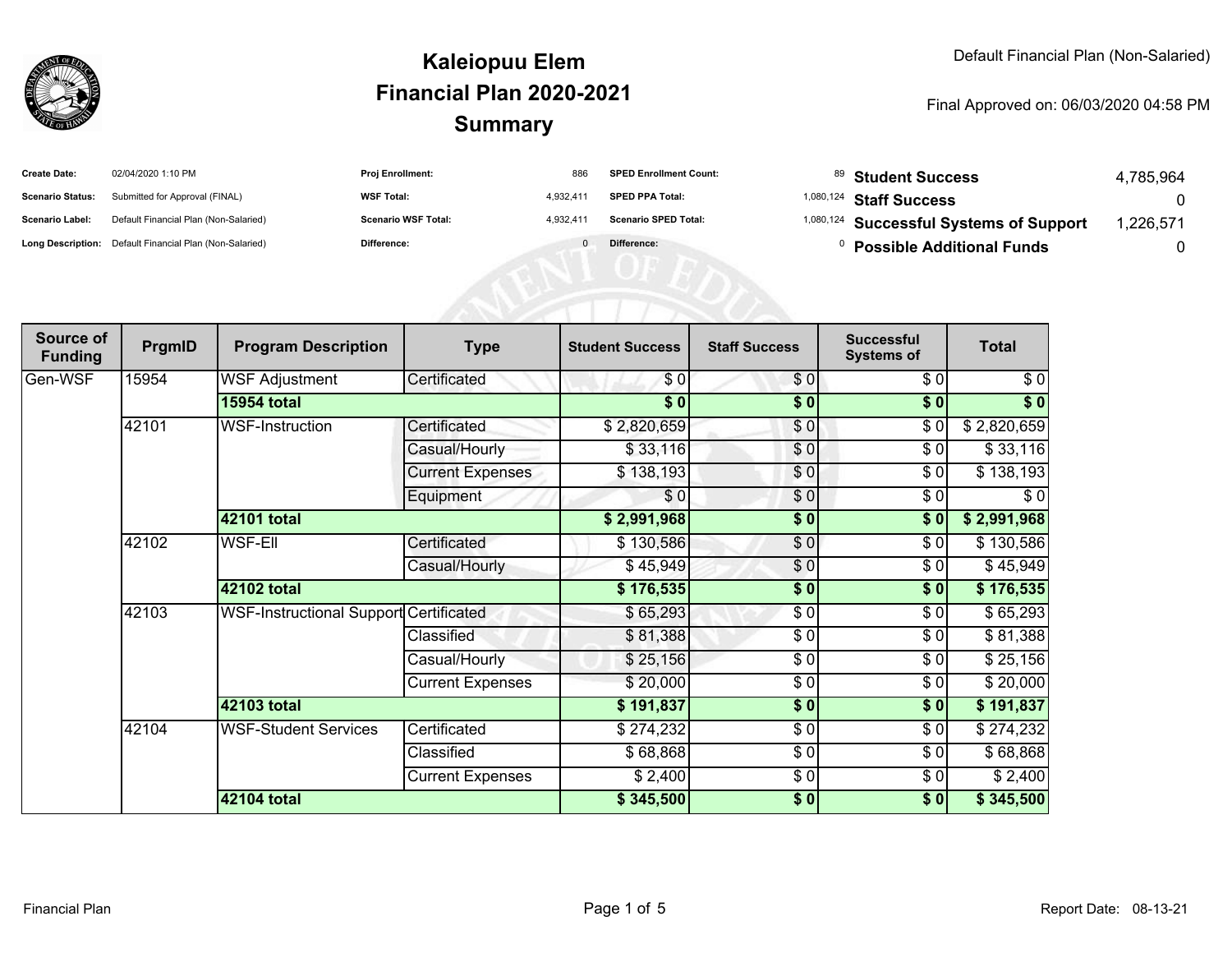

| Source of<br><b>Funding</b> | PrgmID             | <b>Program Description</b>                | <b>Type</b>             | <b>Student Success</b> | <b>Staff Success</b>        | <b>Successful</b><br><b>Systems of</b> | <b>Total</b>     |
|-----------------------------|--------------------|-------------------------------------------|-------------------------|------------------------|-----------------------------|----------------------------------------|------------------|
| Gen-WSF                     | 42108              | WSF-Enabling Activities III Casual/Hourly |                         | \$0                    | $\overline{S}$ <sub>0</sub> | $\overline{\$0}$                       | $\overline{\$0}$ |
|                             |                    |                                           | <b>Current Expenses</b> | $\overline{S}0$        | $\overline{\$0}$            | $\overline{S}0$                        | $\overline{30}$  |
|                             |                    | <b>42108 total</b>                        |                         | $\overline{\$0}$       | $\overline{\$0}$            | $s$ <sub>0</sub>                       | $\overline{\$}0$ |
|                             | 42112              | <b>WSF-School</b><br>Administration       | Certificated            | \$0                    | $\overline{\$0}$            | \$418,709                              | \$418,709        |
|                             |                    |                                           | Classified              | \$0                    | $\overline{\$0}$            | \$211,929                              | \$211,929        |
|                             |                    |                                           | <b>Current Expenses</b> | \$0                    | \$0                         | \$285,067                              | \$285,067        |
|                             |                    |                                           | Equipment               | $\sqrt{6}$             | $\overline{S}0$             | $\overline{\$0}$                       | $\overline{30}$  |
|                             |                    |                                           | <b>Motor Vehicles</b>   | \$0                    | \$0                         | \$0                                    | $\overline{\$0}$ |
|                             |                    | <b>42112 total</b>                        |                         | $\overline{\$0}$       | $\overline{\$0}$            | \$915,705                              | \$915,705        |
|                             | 42113              | <b>WSF-School Facility</b>                | Classified              | $\overline{\$0}$       | \$0                         | \$213,655                              | \$213,655        |
|                             |                    | <b>Services</b>                           | Casual/Hourly           | \$0                    | \$0                         | \$64,994                               | \$64,994         |
|                             |                    |                                           | <b>Current Expenses</b> | $\overline{\$0}$       | \$0                         | \$25,882                               | \$25,882         |
|                             |                    |                                           | Equipment               | \$0                    | \$0                         | \$0                                    | $\overline{\$0}$ |
|                             |                    | <b>42113 total</b>                        |                         | $\overline{\$0}$       | $\overline{\$0}$            | \$304,531                              | \$304,531        |
|                             | 42114              | <b>WSF-Protocol Fund</b>                  | <b>Current Expenses</b> | \$0                    | \$0                         | \$6,335                                | \$6,335          |
|                             | <b>42114 total</b> |                                           | $\overline{\$0}$        | $\overline{\$0}$       | $\sqrt{$6,335}$             | \$6,335                                |                  |
|                             | Gen-WSF            |                                           |                         | \$3,705,840            | $\overline{\$0}$            | \$1,226,571                            | \$4,932,411      |
| Gen-SPED                    | 17101              | SPED Ppa - Instruction                    | Certificated            | \$783,516              | $\overline{\$0}$            | $\overline{\$0}$                       | \$783,516        |
|                             |                    |                                           | Classified              | \$241,038              | $\overline{50}$             | $\overline{\$0}$                       | \$241,038        |
|                             |                    |                                           | <b>Current Expenses</b> | \$55,570               | $\overline{\$0}$            | $\overline{30}$                        | \$55,570         |
|                             |                    | <b>17101 total</b>                        |                         | \$1,080,124            | $\overline{\$0}$            | $\overline{\$0}$                       | \$1,080,124      |
|                             | 17131              | Special Education in                      | Certificated            | \$0                    | $\overline{30}$             | $\overline{S}0$                        | $\sqrt{6}$       |
|                             |                    | <b>Regular Schools</b>                    | Classified              | $\overline{50}$        | $\overline{30}$             | $\overline{\$0}$                       | $\overline{30}$  |
|                             |                    | <b>17131 total</b>                        |                         | $\overline{\bullet}$ 0 | $\overline{\$0}$            | $\overline{\$0}$                       | $\overline{\$}0$ |
|                             | <b>Gen-SPED</b>    |                                           | \$1,080,124             | $\overline{\$0}$       | $\overline{\$0}$            | \$1,080,124                            |                  |
| Gen-Categ                   | 16807              | <b>Hawaiian Studies</b>                   | Casual/Hourly           | $\overline{\$0}$       | $\overline{30}$             | $\overline{S}0$                        | $\sqrt{6}$       |
|                             |                    |                                           | <b>Current Expenses</b> | $\overline{50}$        | $\overline{30}$             | $\overline{30}$                        | $\overline{30}$  |
|                             |                    | <b>16807 total</b>                        |                         | $\overline{\$0}$       | $\overline{\$0}$            | $\overline{\$0}$                       | $\overline{\$}0$ |
|                             | <b>Gen-Categ</b>   |                                           |                         | $\overline{\$0}$       | $\overline{\$0}$            | $\overline{\$0}$                       | $\overline{\$0}$ |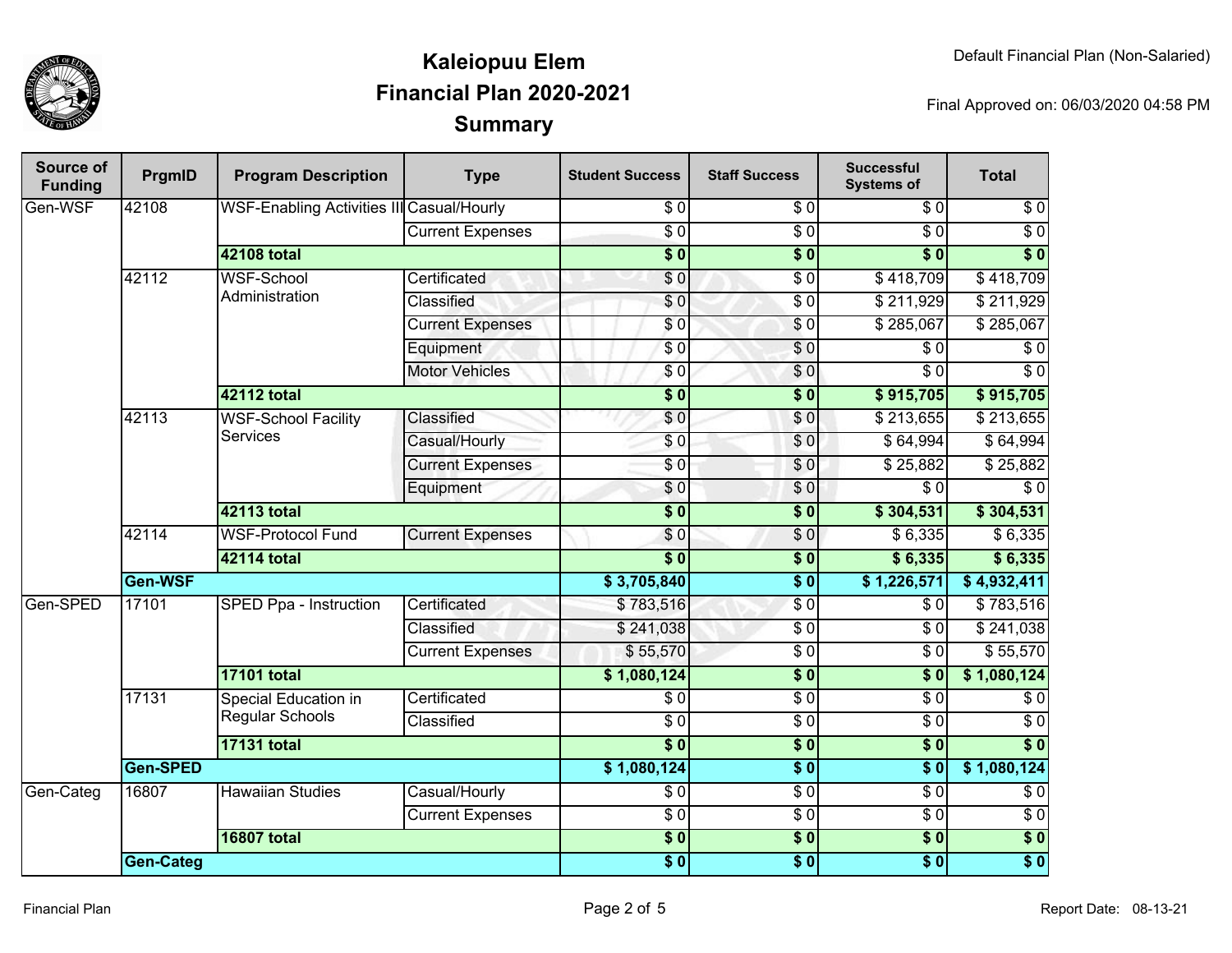

| Source of<br><b>Funding</b> | PrgmID          | <b>Program Description</b>                      | <b>Type</b>             | <b>Student Success</b> | <b>Staff Success</b>   | <b>Successful</b><br><b>Systems of</b> | <b>Total</b>     |
|-----------------------------|-----------------|-------------------------------------------------|-------------------------|------------------------|------------------------|----------------------------------------|------------------|
| Federal                     | 18085           | Essa Title III Language<br>Instruction          | Casual/Hourly           | $\overline{\$0}$       | $\overline{\$0}$       | \$0                                    | $\sqrt{6}$       |
|                             |                 | <b>18085 total</b>                              |                         | $\overline{\$0}$       | $\overline{\$0}$       | $\overline{\$0}$                       | \$0              |
|                             | 19978           | <b>Impact Aid-WSF</b>                           | <b>Current Expenses</b> | \$0                    | $\overline{\$0}$       | $\overline{\$0}$                       | $\sqrt{6}$       |
|                             |                 | <b>19978 total</b>                              |                         | $\overline{\$0}$       | $\overline{\$0}$       | $\overline{\$0}$                       | \$0              |
|                             | 20657           | Essa Title IIa Targeted                         | Casual/Hourly           | $\sqrt{0}$             | $\overline{\$0}$       | $\overline{\$0}$                       | $\sqrt{6}$       |
|                             |                 | Prof Dev                                        | <b>Current Expenses</b> | $\overline{\$0}$       | $\overline{\$0}$       | $\overline{\$0}$                       | \$0              |
|                             |                 | <b>20657 total</b>                              |                         | $\overline{\$0}$       | $\overline{\$0}$       | s <sub>0</sub>                         | $\frac{1}{2}$    |
|                             | 20697           | Essa Title IIa Prof Dev                         | Casual/Hourly           | $\overline{\$0}$       | $\sqrt{0}$             | $\overline{\$0}$                       | $\overline{\$0}$ |
|                             |                 |                                                 | <b>Current Expenses</b> | \$0                    | $\overline{\$0}$       | $\overline{\$0}$                       | $\overline{\$0}$ |
|                             |                 | <b>20697 total</b>                              |                         | $\overline{\$}0$       | $\overline{\$0}$       | $\overline{\$0}$                       | \$0              |
|                             | 20698           | Essa Title IIa Support<br>New Tchr & Prin       | Casual/Hourly           | $\overline{S}0$        | $\sqrt{6}$             | $\overline{\$0}$                       | $\overline{\$0}$ |
|                             |                 | <b>20698 total</b>                              |                         | $\overline{\$0}$       | $\overline{\$0}$       | $\sqrt{6}$                             | $\frac{1}{2}$    |
|                             | 52001           | <b>ESEA Title I-Homeless</b><br>Children        | <b>Current Expenses</b> | \$0                    | $\sqrt{6}$             | $\overline{\$0}$                       | $\overline{\$0}$ |
|                             |                 | <b>52001 total</b>                              |                         | $\overline{\$0}$       | $\overline{\bullet}$ 0 | $\overline{\$0}$                       | $\overline{\$0}$ |
|                             | 52003           | <b>ESEA Title I-Complex</b><br>Area Initiatives | Casual/Hourly           | $\overline{S}0$        | $\overline{\$0}$       | $\overline{\$0}$                       | $\overline{\$0}$ |
|                             |                 | <b>52003 total</b>                              |                         | $\overline{\$0}$       | $\overline{\$0}$       | $\overline{\$0}$                       | $\frac{1}{2}$    |
|                             | Federal         |                                                 | $\overline{\$0}$        | $\overline{\$0}$       | $\overline{\$0}$       | $\overline{\$0}$                       |                  |
| Gen-Cent                    | 35163           | <b>Food Services-General</b><br>Fund            | Casual/Hourly           | $\sqrt{6}$             | $\overline{\$0}$       | $\overline{\$0}$                       | $\overline{\$0}$ |
|                             |                 | 35163 total                                     |                         | $\overline{\$0}$       | \$0                    | s <sub>0</sub>                         | \$0              |
|                             | <b>Gen-Cent</b> |                                                 |                         | $\overline{\$0}$       | $\overline{\$0}$       | $\overline{\$0}$                       | $\overline{\$0}$ |
| Special                     | 15109           | Reimb for Lost Curricular<br><b>Materials</b>   | <b>Current Expenses</b> | $\overline{S}0$        | $\overline{S}0$        | $\overline{\$0}$                       | \$0              |
|                             |                 | <b>15109 total</b>                              |                         | $\overline{\$0}$       | $\overline{\$0}$       | $\overline{\$0}$                       | $\overline{\$0}$ |
|                             | 37307           | Use of School Facilities -<br>School            | <b>Current Expenses</b> | $\overline{30}$        | $\overline{30}$        | $\overline{\$0}$                       | \$0              |
|                             |                 |                                                 | Equipment               | $\overline{30}$        | $\overline{30}$        | $\overline{\$0}$                       | $\sqrt{6}$       |
|                             |                 | 37307 total                                     |                         | $\overline{\$0}$       | $\overline{\$0}$       | $\overline{\$0}$                       | $\overline{\$0}$ |
|                             | <b>Special</b>  |                                                 |                         | $\overline{\$0}$       | $\overline{\$0}$       | $\overline{\$0}$                       | $\overline{\$0}$ |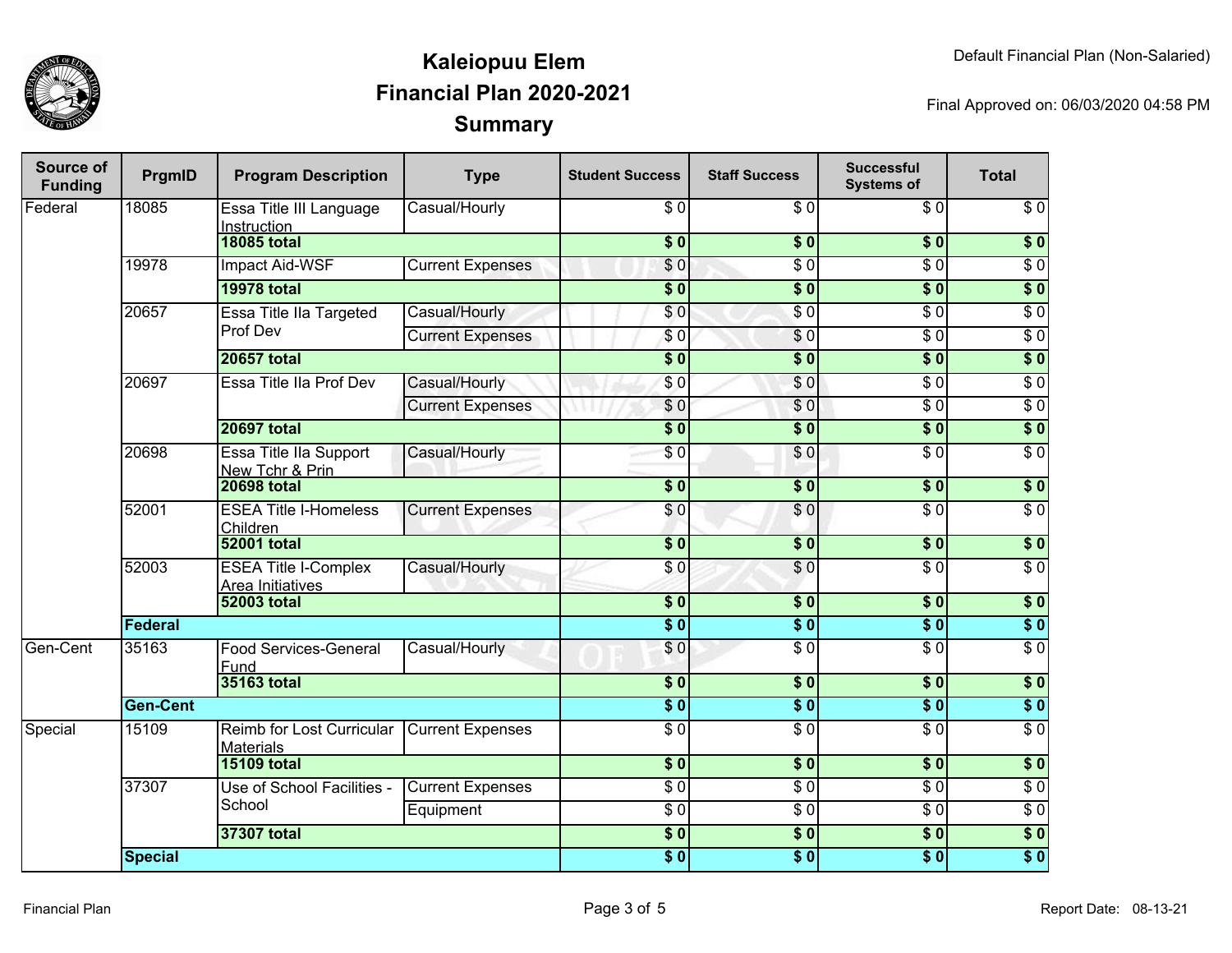

| Source of<br>Funding | <b>PrgmID</b> | <b>Program Description</b> | <b>Type</b> | <b>Student Success</b> | <b>Staff Success</b> | <b>Successful</b><br><b>Systems of</b> | <b>Total</b> |
|----------------------|---------------|----------------------------|-------------|------------------------|----------------------|----------------------------------------|--------------|
| <b>Grand Total</b>   |               |                            |             | \$4,785,964]           | \$0                  | \$1,226,571                            | \$6,012,535  |